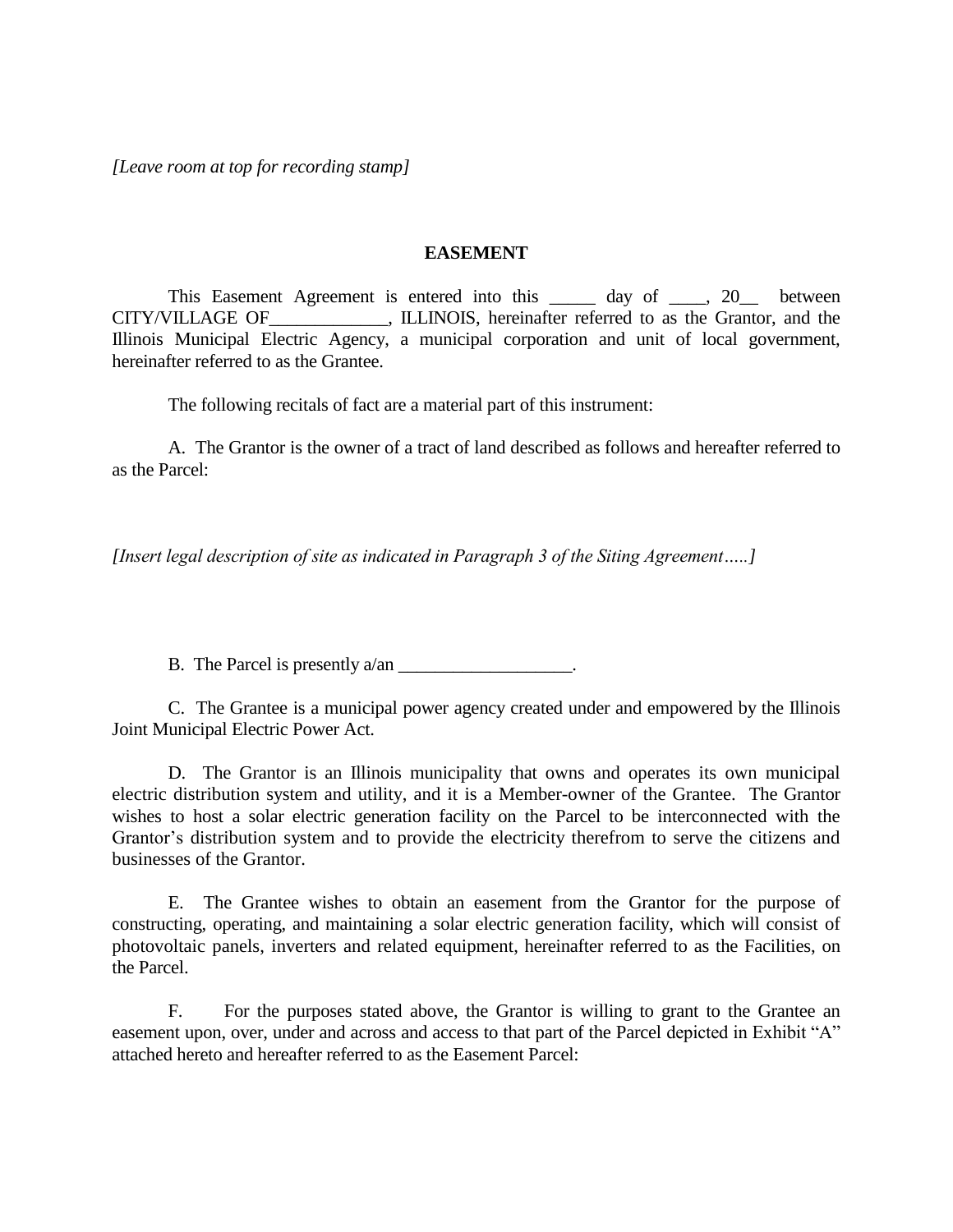NOW THEREFORE, in consideration of ten dollars (\$10.00) and other valuable consideration, the receipt and sufficiency of which are hereby acknowledged, the following grants, agreements, covenants and restrictions are made:

1. GRANT OF EASEMENT. The Grantor hereby grant to the Grantee, its successors, assigns, lessees, and/or licensees the perpetual right, privilege, easement and authority, subject to the reversion clause set forth herein, to construct, operate, maintain, repair, replace and remove the Facilities, including but not limited to the necessary support structures, photovoltaic panels, inverters, meters, wires, security fencing, communications equipment and any and all other equipment reasonably necessary or convenient for the safe and proper operation and functioning of a solar generation facility, upon, over, under and across the Easement Parcel to form a part of the electric power system to be owned and operated by the Grantee, its successors, assigns, lessees, and/or licensees, together with the right of ingress, egress and access to and from the Easement Parcel in the exercise of the rights granted herein. Hereinafter, the term Grantee shall include Grantee, itself, and/or its successors, assigns, lessees, and licensees

2. EASEMENT PERPETUAL. The easement granted hereby shall be a perpetual easement, subject to the reversion clause set forth herein, for ingress and egress upon, over, under, across and for access to and from the Easement Parcel and the Facilities located on the Easement Parcel.

3. WARRANTIES OF TITLE. The Grantor warrants that it has good and indefeasible fee simple title to the Easement Parcel, subject only to covenants, easements and restrictions of record.

4. RIGHT TO CONTROL GROWTH OF TREES, BUSHES AND WEEDS. The Grantee shall have the right at all times, present and future, to cut, trim, or otherwise control the growth of any and all trees, bushes and weeds growing upon, over or adjacent to the Easement Parcel as may be necessary in the opinion of the Grantee for the installation, construction, operation, maintenance, repair, replacement, reconstruction and ultimately the removal of the Facilities.

5. LAND USE RESTRICTIONS. Grantor expressly reserves unto itself the use of the Easement Parcel for its electric utility purposes except to the extent such would interfere with the safe and proper operation and functioning of the Facilities and/or the use thereof by the Grantee. Grantor agrees not to erect any building or structure or create or permit any hazard or obstruction of any kind or character upon said Easement Parcel which may interfere with the safe and proper operation and functioning of the Facilities and/or the use thereof by the Grantee without written consent from the Grantee.

6. DAMAGE TO PROPERTY. Any and all damage to the Easement Parcel resulting from the Grantee's construction, operation, maintenance, repair, replacement and/or removal of the Facilities shall be repaired, replaced or reimbursed by the Grantee.

10. GENERATION SITING AND OPERATING AGREEMENT. Grantor and Grantee have executed a Generation Siting and Operating Agreement which governs their respective rights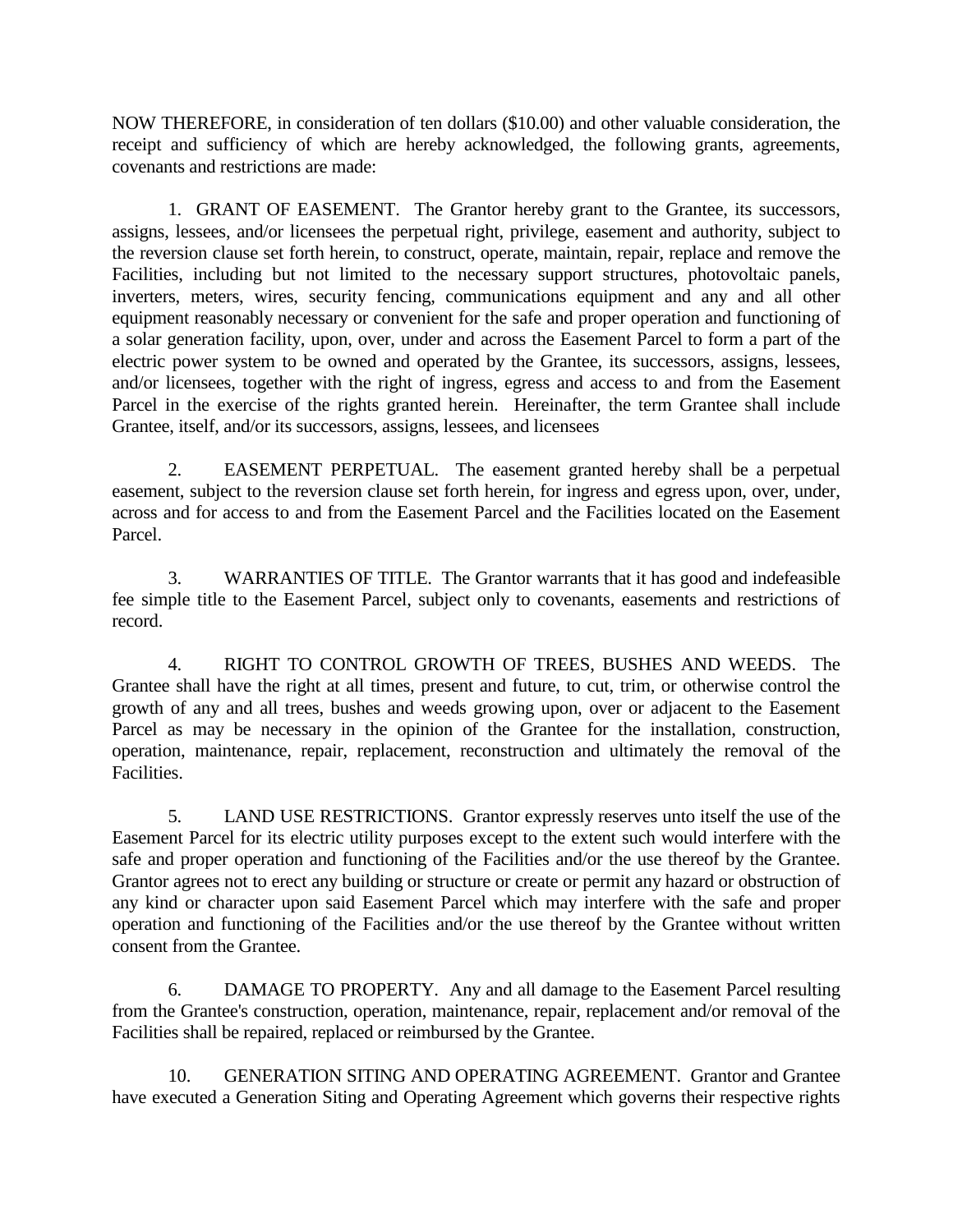and responsibilities with respect to the Facilities.

11. REVERSION. The easement granted herein is subject to the express condition that when the Easement Parcel ceases to be used by the Grantee as the site of a solar generation facility, or if it shall be abandoned by the Grantee prior to such event, the perpetual right, privilege, easement and authority granted herein shall be forfeit, the easement shall be automatically released and all rights with respect to the Easement Parcel shall revert to the Grantor. Likewise, the easement shall terminate in all respects if the Grantor acquires ownership of the solar generation facility on the Easement Parcel.

12. SUCCESSORS AND ASSIGNS. This Easement Agreement shall be binding upon the successors, assigns, lessees and licensees of each party.

IN WITNESS WHEREOF the duly authorized representative of the Grantor has hereto set his or her hand and the duly authorized representative of the Grantee has set his hand as of the date above.

CITY/VILLAGE OF \_\_\_\_\_\_\_\_\_\_\_\_\_\_\_\_, ILLINOIS

\_\_\_\_\_\_\_\_\_\_\_\_\_\_\_\_\_\_\_\_\_\_\_\_\_\_\_\_\_\_\_\_\_\_\_\_\_\_\_\_\_\_

Grantor

ATTEST:

Accepted:

ILLINOIS MUNICIPAL ELECTRIC AGENCY

 $\mathbf{By:}$ 

President & CEO

This Instrument Prepared By and return original document to:

Troy A. Fodor Vice President & General Counsel ILLINOIS MUNICIPAL ELECTRIC AGENCY 3400 Conifer Drive Springfield, Illinois 62711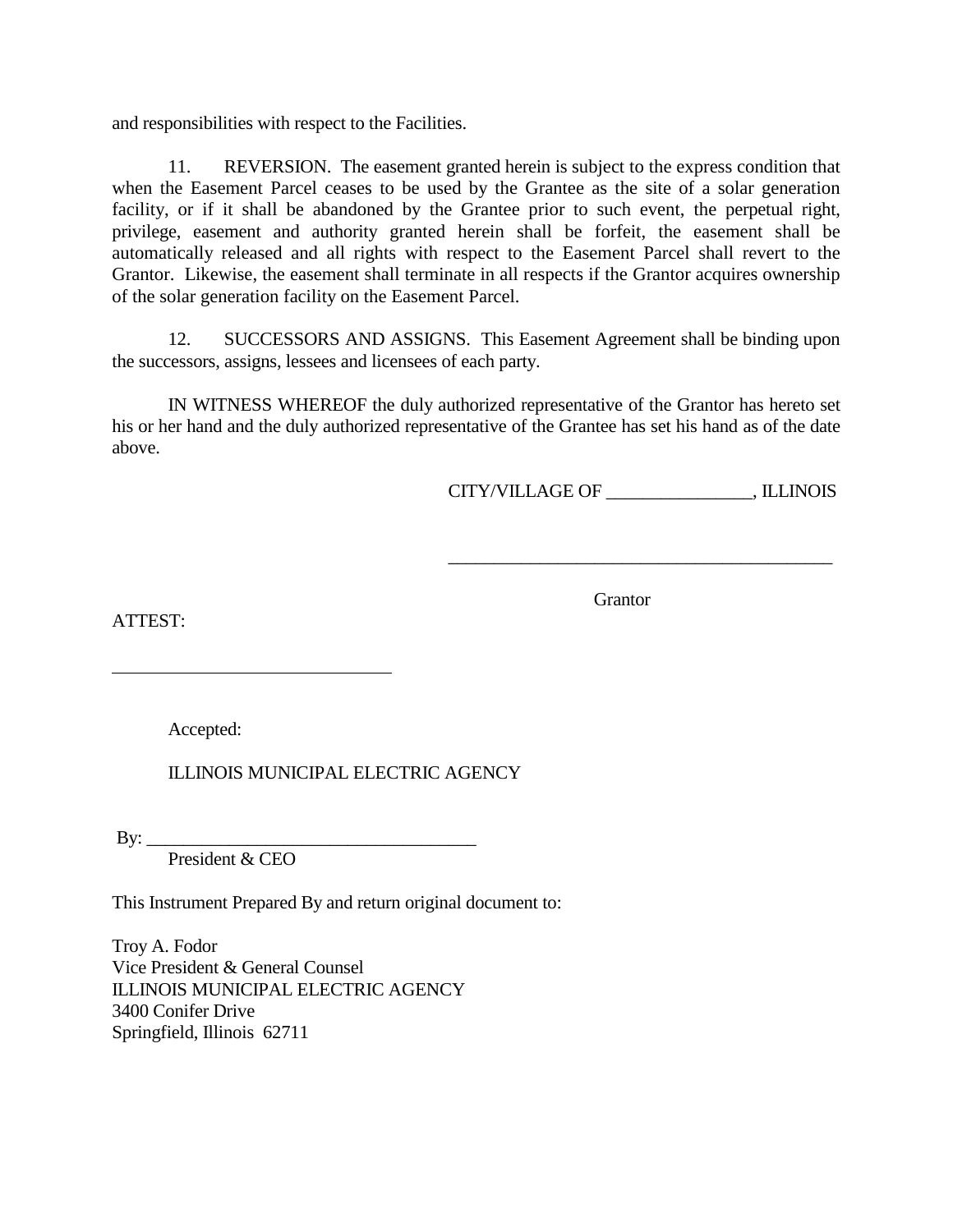| <b>STATE OF ILLINOIS</b> |            |
|--------------------------|------------|
|                          | $\sum$ SS. |
| <b>COUNTY OF</b>         |            |

I, the undersigned, a Notary Public in and for said County, in the State aforesaid, DO HEREBY CERTIFY, that \_\_\_\_\_\_\_\_\_\_\_\_, who is personally known to me to be the \_\_\_\_\_\_\_\_\_\_\_\_\_\_\_\_\_\_\_\_\_ of the CITY/VILLAGE OF \_\_\_\_\_\_\_\_\_\_\_\_\_\_\_\_, ILLINOIS, a municipal corporation and unit of local government, and personally known to me to be the same person whose name is subscribed to the foregoing instrument, appeared before me this day in person and acknowledged that he executed the said instrument as such officer of said municipal corporation, pursuant to authority given by the Board of Directors of said municipal corporation, and as his free and voluntary act, for the purposes therein set forth.

Given under my hand and official seal, this  $\qquad \qquad \text{day of} \qquad \qquad .20$ .

 $(Seal)$ Notary Public

## STATE OF ILLINOIS (1) ) SS. COUNTY OF SANGAMON )

I, the undersigned, a Notary Public in and for said County, in the State aforesaid, DO HEREBY CERTIFY, that KEVIN M. GADEN, who is personally known to me to be the PRESIDENT & CEO of the ILLINOIS MUNICIPAL ELECTRIC AGENCY, a municipal corporation and unit of local government, and personally known to me to be the same person whose name is subscribed to the foregoing instrument, appeared before me this day in person and acknowledged that he executed the said instrument as such officer of said municipal corporation, pursuant to authority given by the Board of Directors of said municipal corporation, and as his free and voluntary act, for the purposes therein set forth.

Given under my hand and official seal, this \_\_\_\_\_\_\_ day of \_\_\_\_\_\_\_\_\_\_\_\_\_\_\_\_\_, 20\_\_.

 $\qquad \qquad \qquad \text{(Seal)}$ 

Notary Public